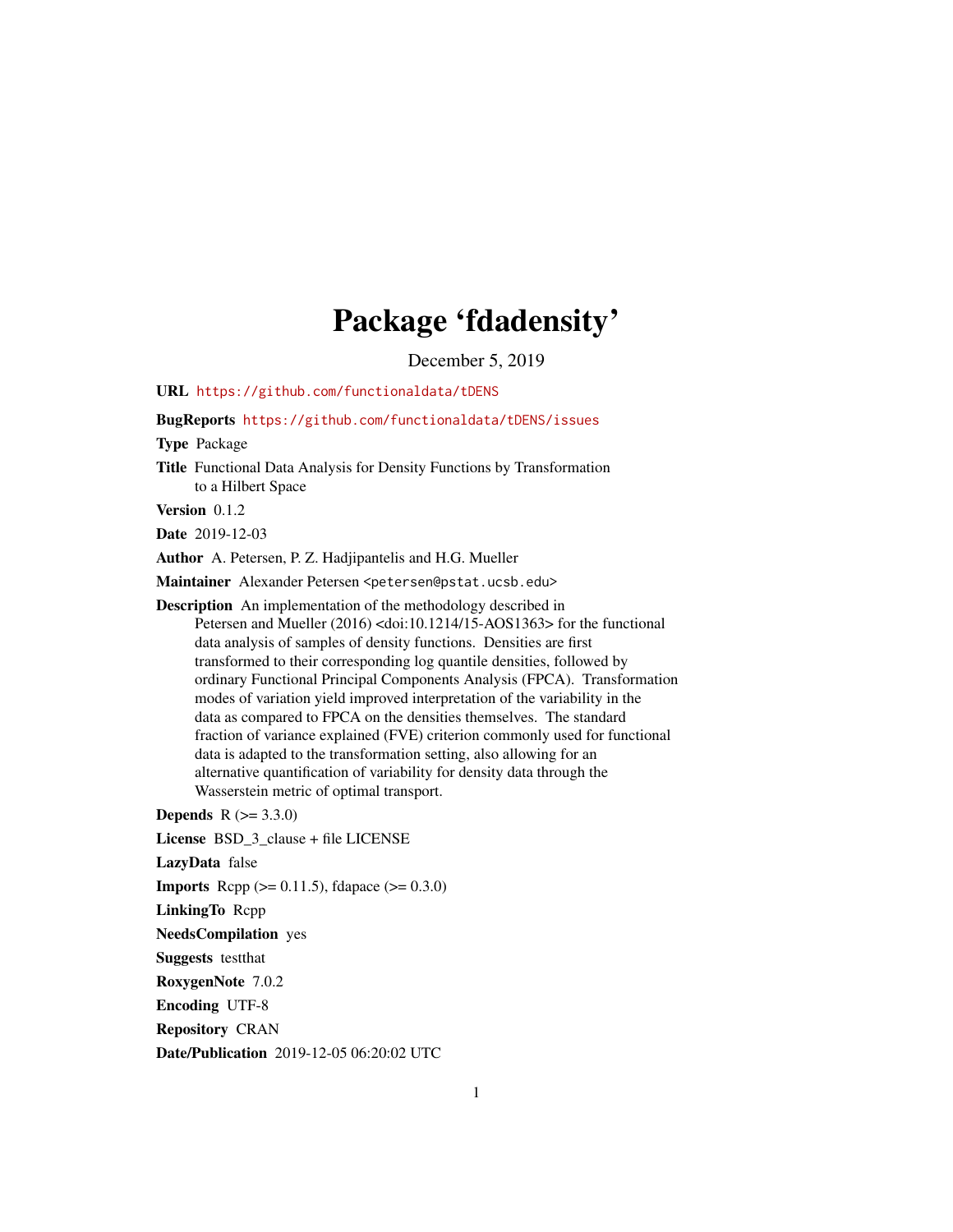# <span id="page-1-0"></span>R topics documented:

|       | $CreateModeOfVarPlot LQ2D \dots \dots \dots \dots \dots \dots \dots \dots \dots \dots \dots \dots \dots \dots$ |                            |
|-------|----------------------------------------------------------------------------------------------------------------|----------------------------|
|       |                                                                                                                | $\overline{4}$             |
|       |                                                                                                                | $\overline{\phantom{0}}$ 5 |
|       |                                                                                                                | -6                         |
|       |                                                                                                                |                            |
|       |                                                                                                                |                            |
|       |                                                                                                                |                            |
|       |                                                                                                                |                            |
|       |                                                                                                                |                            |
|       |                                                                                                                |                            |
|       |                                                                                                                |                            |
|       |                                                                                                                |                            |
|       |                                                                                                                |                            |
|       |                                                                                                                |                            |
|       |                                                                                                                |                            |
|       |                                                                                                                |                            |
| Index |                                                                                                                | 20                         |

BacteriaPI *pH distribution of 813 bacterial organisms*

# Description

The approximate kernel density estimates of the 813 bacterial organisms' isoelectric point (pI) protein distributions.

# Format

A matrix with 813 rows and 768 columns:

rowname General organism identifier

colspace pH in [0,14]

# References

The authors would like to thank Dr. Chris Knight for providing the original data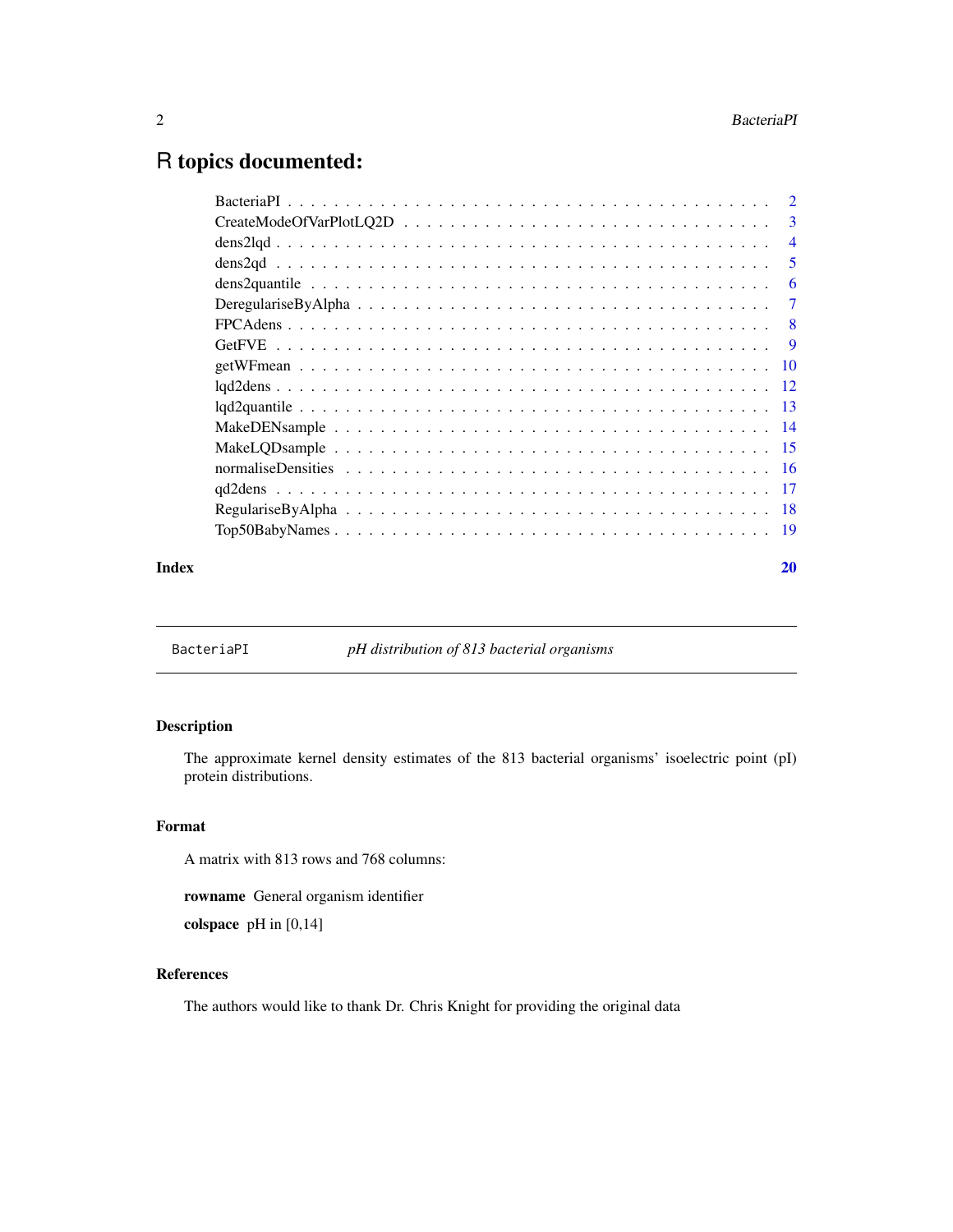<span id="page-2-0"></span>CreateModeOfVarPlotLQ2D

*Transformation Mode of Variation Plot*

# Description

Create the k-th transformation mode of variation plot.

#### Usage

```
CreateModeOfVarPlotLQ2D(
  fpcaObj,
  domain = "D",k = 1,dSup = NULL,Qvec = -2:2,
  alpha = 0,
  useAlpha = FALSE,
  ...
)
```
#### Arguments

| fpca0bj  | An FPCA class object returned by FPCA() on the log quantile density functions.                                                     |
|----------|------------------------------------------------------------------------------------------------------------------------------------|
| domain   | should the mode be plotted in LQD $('Q')$ or density space $('D')$ , the default).                                                 |
| k        | The k-th mode of variation to plot (default $k = 1$ )                                                                              |
| dSup     | The common support of the original densities. Only relevant for domain $=$ 'D'                                                     |
| Ovec     | Vector of values $Q$ to be plotted. If 0 is not included, it will be added (default is<br>$-2:2$ ). Only relevant for domain = 'D' |
| alpha    | (De) regularisation parameter (default is 0). See details.                                                                         |
| useAlpha | logical - should deregularisation be performed? Default: FALSE                                                                     |
| $\cdots$ | Additional arguments for the 'plot' function.                                                                                      |

#### Details

If domain = 'D' (the default), the a transformation mode of variation is plotted. The red-line is  $\psi^{-1}(\nu)$ , where  $\nu$  is the mean in LQD space and  $\psi$  is the LQD transformation. Other lines correspond to perturbations by adding multiples of the LQD eigenfunctions  $\rho_k$  (with eigenvalues  $\tau_k$ ) :  $\psi^{-1}(\nu+Q\sqrt{\tau_k}\rho_k)$  for the values  $Q$  in Qvec. If alpha is positive, will attempt to deregularise (see DeregulariseByAlpha). This will throw an error if alpha is too large.

If domain = 'Q', ordinary modes of variation are plotted in LQD space (see documentation for CreateModeOfVarPlot in fdapace).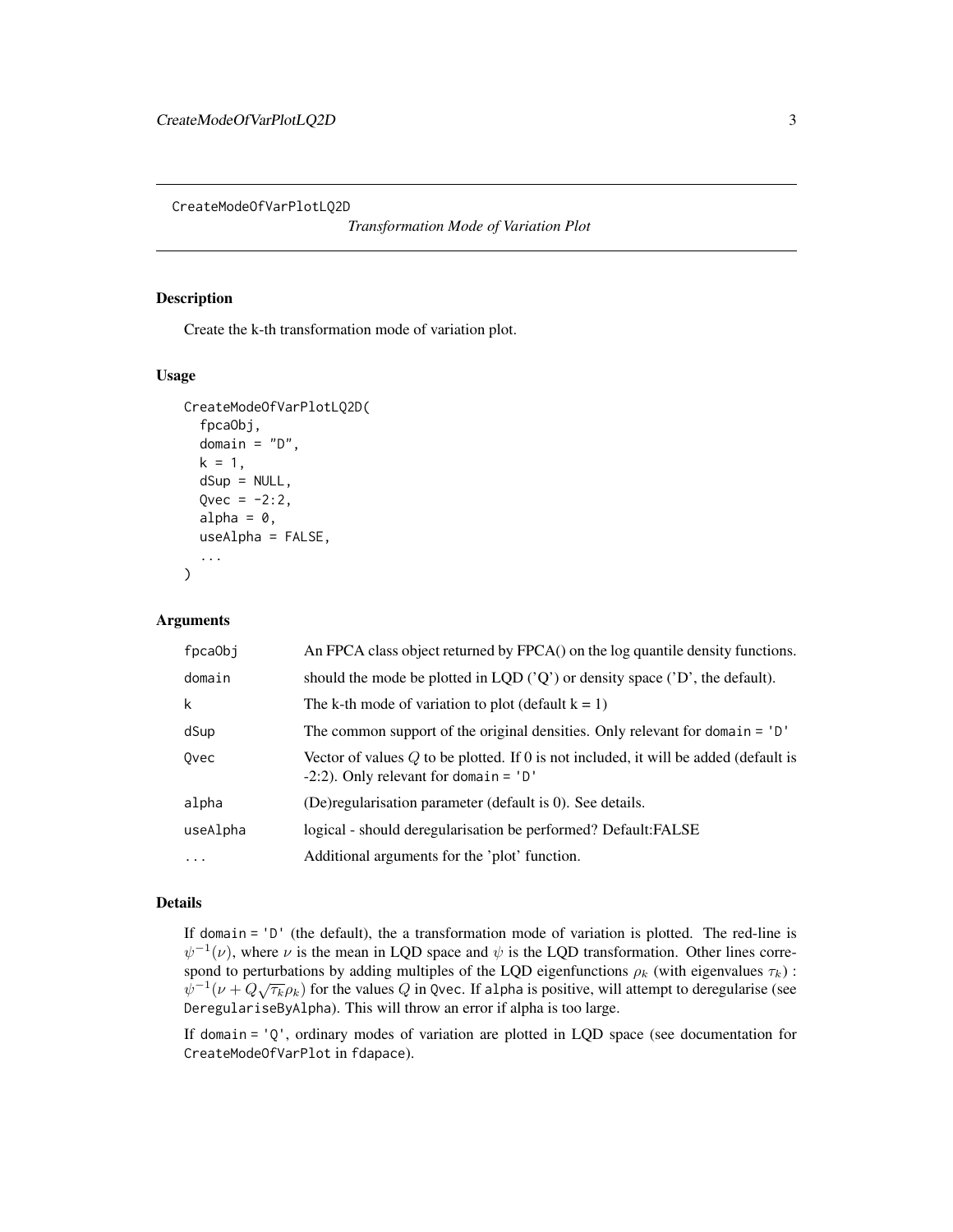#### <span id="page-3-0"></span>References

Functional Data Analysis for Density Functions by Transformation to a Hilbert space, Alexander Petersen and Hans-Georg Mueller, 2016

#### See Also

[DeregulariseByAlpha](#page-6-1)

#### Examples

```
## Densities for Top 50 Male Baby Names
data(Top50BabyNames)
x = Top50BabyNames$x
# Perform Transformation FPCA for male baby name densities
X = FPCAdens(dmatrix = t(Top50BabyNames$dens$male), dSup = Top50BabyNames$x, useAlpha = TRUE,
                  optns = list(dataType = 'Dense', error = FALSE, methodSelectK = 2))
# Plot Modes
Qvec = quantile(X$xiEst[,1], probs = c(0.1, 0.25, 0.75, 0.9))/sqrt(X$lambda[1])
CreateModeOfVarPlotLQ2D(X, k = 1, dSup = x, Qvec = Qvec, main = 'First Mode, Density Space')
CreateModeOfVarPlotLQ2D(X, domain = 'Q', k = 1, dSup = x, Qvec = Qvec,
                            main = 'First Mode, LQD space')
Qvec = quantile(X$xiEst[,2], probs = c(0.1, 0.25, 0.75, 0.9))/sqrt(X$lambda[2])
CreateModeOfVarPlotLQ2D(X, k = 2, dSup = x, Qvec = Qvec, main = 'Second Mode, Density Space')
CreateModeOfVarPlotLQ2D(X, domain = 'Q', k = 2, dSup = x, Qvec = Qvec,
                            main = 'Second Mode, LQD space')
```
<span id="page-3-1"></span>dens2lqd *Function for converting densities to log quantile density functions*

#### Description

Function for converting densities to log quantile density functions

#### Usage

```
dens2lqd(dens, dSup, N = length(dSup), lqdSup = NULL)
```

| dens   | density values on dSup - must be strictly positive and integrate to 1                                        |
|--------|--------------------------------------------------------------------------------------------------------------|
| dSup   | support (grid) for Density domain                                                                            |
| N.     | desired number of points on a $[0,1]$ grid for lqd function; default length $(dSup)$                         |
| lgdSup | support for lgd domain - must begin at 0 and end at 1; default $[0,1]$ with N-<br>equidistant support points |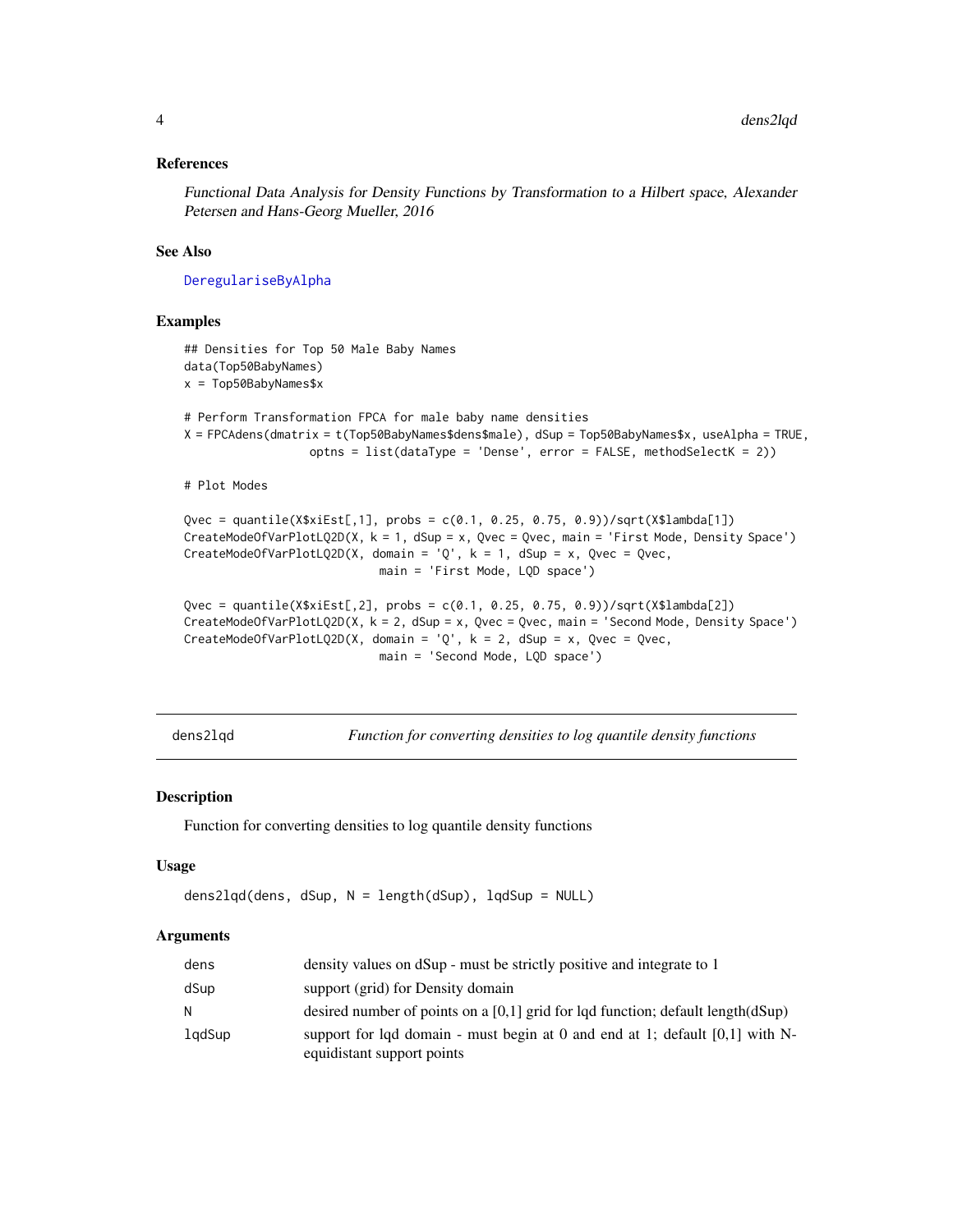#### <span id="page-4-0"></span>dens2qd 5

# Value

lqd log quantile density on lqdSup

# References

Functional Data Analysis for Density Functions by Transformation to a Hilbert space, Alexander Petersen and Hans-Georg Mueller, 2016

# See Also

[normaliseDensities](#page-15-1)

#### Examples

```
x \leftarrow \text{seq}(0, 2, \text{length.out } = 512)y <- rep(0.5,length.out =512)
y.lqd <- dens2lqd( dens=y, dSup = x) # should equate # log(2)
```
dens2qd *Function for converting Densities to Quantile Densities*

#### Description

Function for converting Densities to Quantile Densities

# Usage

```
dens2qd(
 dens,
  dSup = seq(0, 1, length.out = length(dens)),qdSup = seq(0, 1, length.out = length(dens)),
 useSplines = TRUE
)
```
#### Arguments

| dens       | density on dSup                                                                      |
|------------|--------------------------------------------------------------------------------------|
| dSup       | support for Density domain - max and min values mark the boundary of the<br>support. |
| qdSup      | support for quantile density domain - must begin at 0 and end at 1                   |
| useSplines | fit spline to the qd when doing the numerical integration (default: TRUE)            |

# Value

qd quantile density values on qdSup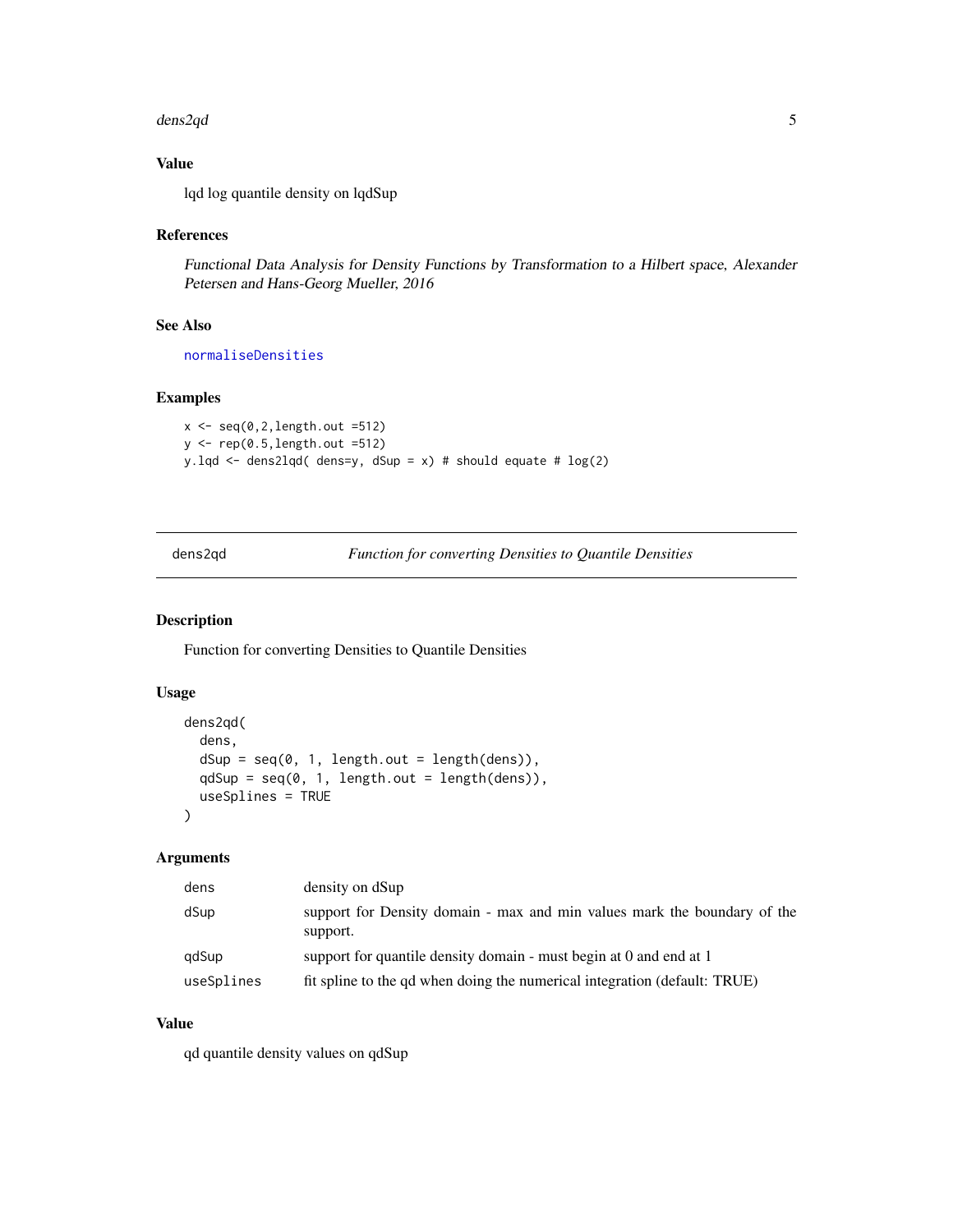# <span id="page-5-0"></span>References

Functional Data Analysis for Density Functions by Transformation to a Hilbert space, Alexander Petersen and Hans-Georg Mueller, 2016

# See Also

[normaliseDensities](#page-15-1)

# Examples

```
x \leftarrow \text{seq}(0, 2, \text{length.out }=512)y \leftarrow \text{rep}(0.5, \text{length.out }=512)y.qd \le dens2qd(dens=y, dSup = x) # should equate # 2
```
dens2quantile *Function for converting Densities to Quantile Functions*

# Description

Function for converting Densities to Quantile Functions

# Usage

```
dens2quantile(
  dens,
  dSup = seq(0, 1, length.out = length(dens)),qSup = seq(0, 1, length.out = length(dens)),useSplines = TRUE
)
```
#### Arguments

| dens       | density on dSup                                                                      |
|------------|--------------------------------------------------------------------------------------|
| dSup       | support for Density domain - max and min values mark the boundary of the<br>support. |
| gSup       | support for quantile domain - must begin at 0 and end at 1                           |
| useSplines | fit spline to the gd when doing the numerical integration (default: TRUE)            |

# Value

Q quantile function on qSup

#### References

Functional Data Analysis for Density Functions by Transformation to a Hilbert space, Alexander Petersen and Hans-Georg Mueller, 2016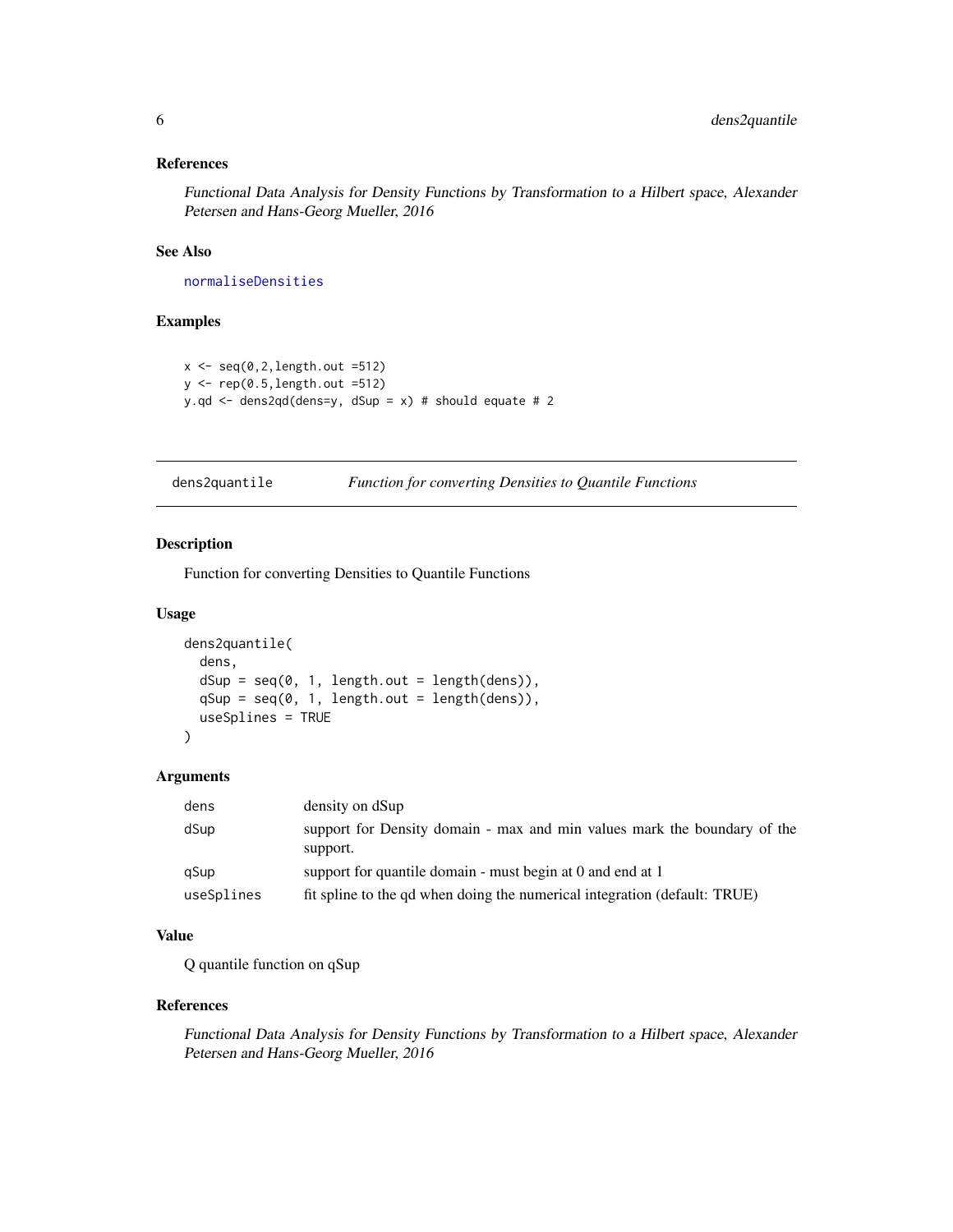# <span id="page-6-0"></span>DeregulariseByAlpha 7

# See Also

[normaliseDensities](#page-15-1)

# Examples

```
x \leftarrow \text{seq}(0, 2, \text{length.out }=512)y <- rep(0.5,length.out =512)
y.quantile <- dens2quantile(dens=y, dSup = x) # should equate # 2*seq(0, 1, length.out = 512)
```
<span id="page-6-1"></span>DeregulariseByAlpha *Function to deregularise densities to have (smaller) minimum value*

# Description

If possible, deregularises the input density y to have minimum density value is alpha. See details.

#### Usage

```
DeregulariseByAlpha(x, y, alpha = 0)
```
# Arguments

| X     | support of the density                                                                                                                                                                        |
|-------|-----------------------------------------------------------------------------------------------------------------------------------------------------------------------------------------------|
| V     | values of the density                                                                                                                                                                         |
| alpha | scalar to deregularise with $(default = 0)$ - this will be the minimum value of the<br>deregularised density, unless $min(y)$ < alpha, in which case no deregularisation<br>will be performed |

# Details

If  $min(y) \leq a$ lpha, or y is the uniform distribution, no deregularisation is performed and y is returned. If  $min(y) * diff(range(x)) > 1$ , the deregularisation is not possible and an error is thrown. Otherwise, the deregularised density in an inverse manner to RegulariseByAlpha.

#### Value

dens density values on x

#### See Also

[RegulariseByAlpha](#page-17-1)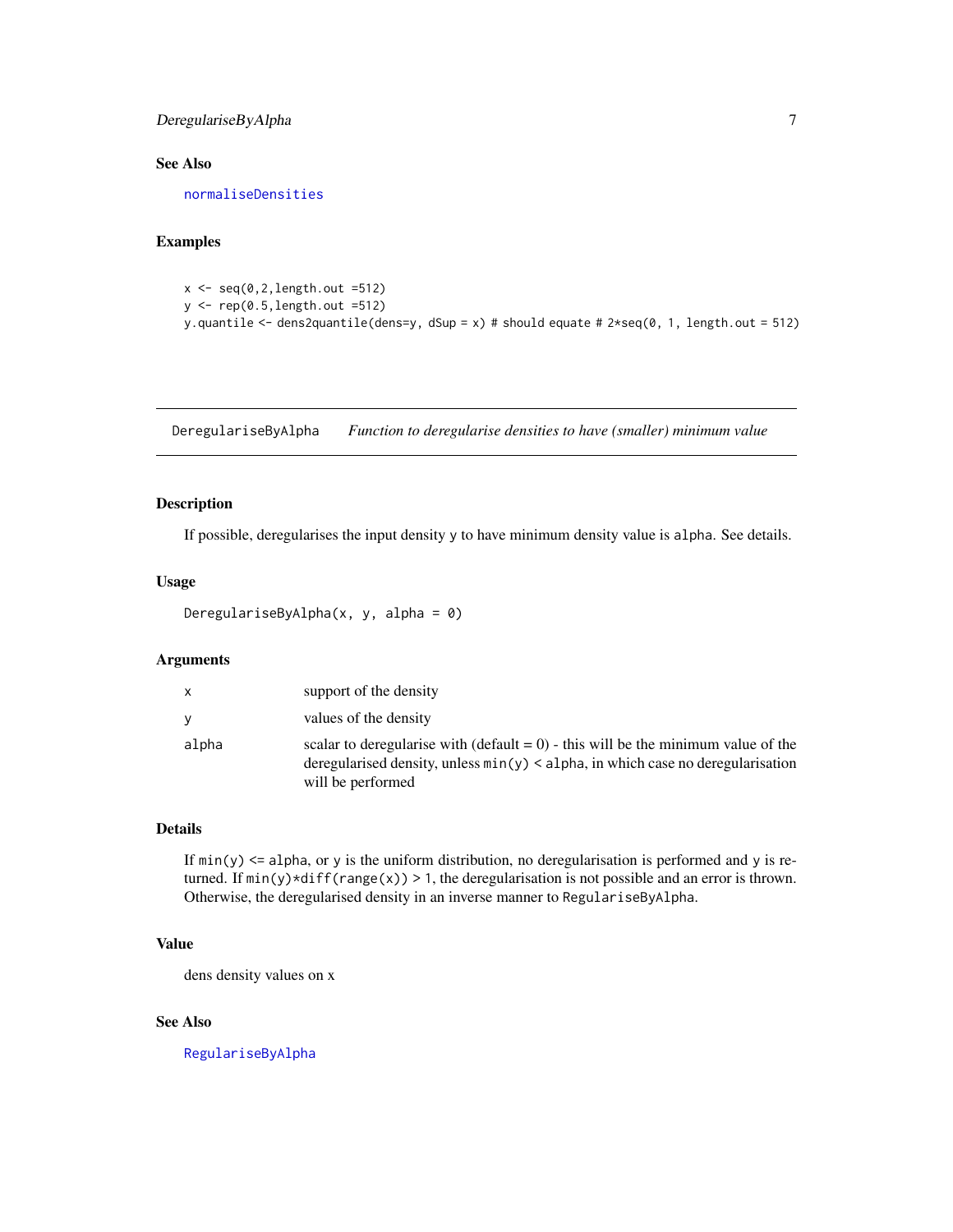# <span id="page-7-0"></span>Examples

 $x = \text{seq}(0, 1, \text{length}.\text{out=122})$  $y = seq(0.1, 1.9, length.out=122)$ z = DeregulariseByAlpha(x=x, y=y, alpha = 0)

FPCAdens *FPCA for densities by log quantile density transformation*

# Description

Perform FPCA on LQD-transformed densities

# Usage

```
FPCAdens(
  dmatrix,
  dSup,
  lqdSup = seq(0, 1, length.out = length(dSup)),useAlpha = FALSE,
  alpha = 0.01,
  optns = list(dataType = "Dense", error = FALSE)
)
```
#### Arguments

| dmatrix  | Matrix holding the density values on dSup - all rows must be strictly positive<br>and integrate to 1 |
|----------|------------------------------------------------------------------------------------------------------|
| dSup     | Support (grid) for Density domain                                                                    |
| lqdSup   | Support grid for lqd domain (default = $seq(0, 1, length.out = length(dSup)))$ )                     |
| useAlpha | should regularisation be performed (default=FALSE)                                                   |
| alpha    | Scalar to regularise the supports with (default=0.01)                                                |
| optns    | A list of options for FPCA. See documentation for FPCA.                                              |

#### Details

Densities are transformed to log-quantile densities, followed by standard FPCA. If useAlpha = TRUE, densities are regularized before transformation

# References

Functional Data Analysis for Density Functions by Transformation to a Hilbert space, Alexander Petersen and Hans-Georg Mueller, 2016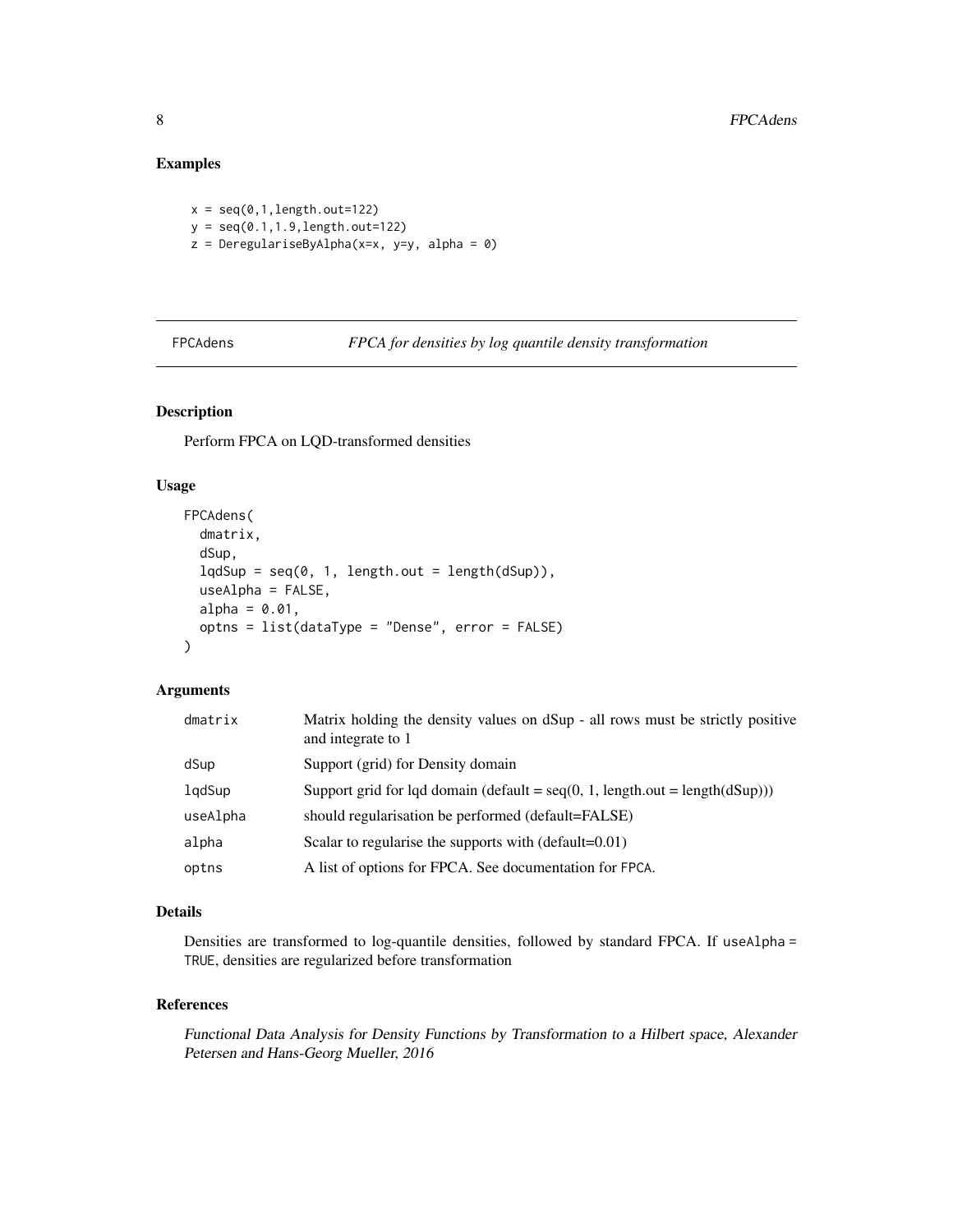#### <span id="page-8-0"></span>GetFVE 9

#### See Also

[RegulariseByAlpha](#page-17-1)[,lqd2dens,](#page-11-1)[MakeLQDsample,](#page-14-1)[FPCA](#page-0-0)

#### Examples

## Densities for Top 50 Female Baby Names data(Top50BabyNames)

```
# Perform Transformation FPCA for male baby name densities
X = FPCAdens(dmatrix = t(Top50BabyNames$dens$female), dSup = Top50BabyNames$x, useAlpha = TRUE,
                  optns = list(dataType = 'Dense', error = FALSE, methodSelectK = 2))
x = Top50BabyNames$x
# Plot Modes
```

```
Qvec = quantile(X$xiEst[,1], probs = c(0.1, 0.25, 0.75, 0.9))/sqrt(X$lambda[1])
CreateModeOfVarPlotLQ2D(X, k = 1, dSup = x, Qvec = Qvec, main = 'First Mode, Density space')
CreateModeOfVarPlotLQ2D(X, domain = 'Q', k = 1, dSup = x, Qvec = Qvec,
                            main = 'First Mode, LQD space')
```

```
Qvec = quantile(X$xiEst[,2], probs = c(0.1, 0.25, 0.75, 0.9)/sqrt(X$lambda[2])
CreateModeOfVarPlotLQ2D(X, k = 2, dSup = x, Qvec = Qvec, main = 'Second Mode, Density Space')
CreateModeOfVarPlotLQ2D(X, domain = 'Q', k = 2, dSup = x, Qvec = Qvec,
                            main = 'Second Mode, LQD space')
```
GetFVE *Compute Metric-based Fraction of Variance Explained*

#### Description

When FPCA is performed on the log quantile density functions, the fraction of variance explained by the first K components is computed based on the density reconstruction and chosen metric.

#### Usage

```
GetFVE(fpcaObj, dmatrix, dSup, metric = "L2", useAlpha = FALSE, alpha = 0.01)
```

| fpca0bj  | PACE output (FPCA on LQDs)                                                                                                                              |
|----------|---------------------------------------------------------------------------------------------------------------------------------------------------------|
| dmatrix  | matrix of original densities measures on grid dSup, rows correspond to individ-<br>ual densities                                                        |
| dSup     | support for Density domain - max and min mark the boundary of the support.                                                                              |
| metric   | metric for measuring variance - 'L2' for Euclidean or 'W' for Wasserstein                                                                               |
| useAlpha | should regularization be performed to densities in dmatrix? This should be set<br>to TRUE if densities were regularised prior to FPCA (default = FALSE) |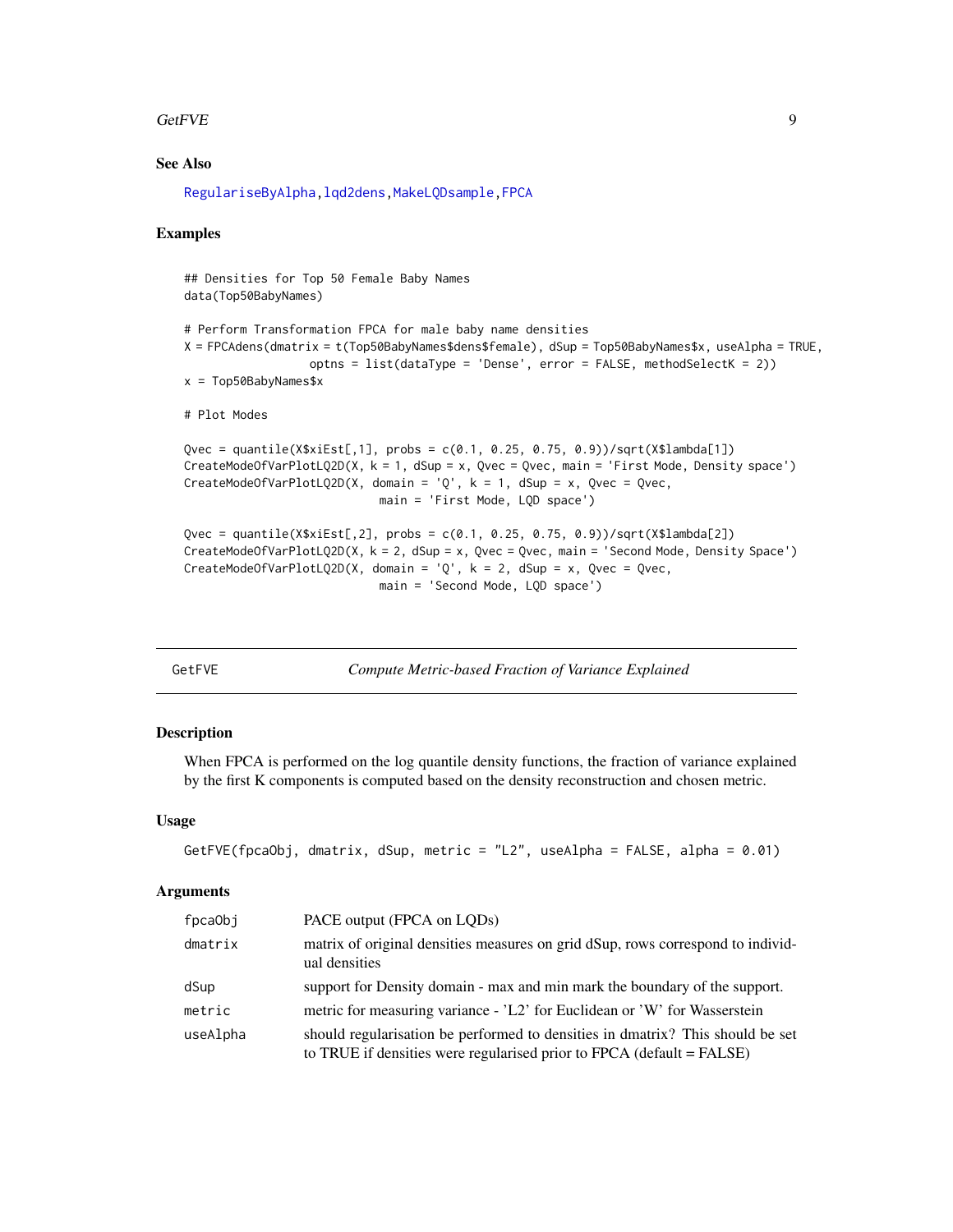<span id="page-9-0"></span>alpha scalar to regularise before computing FVE. If useAlpha = TRUE, this should match the value used to regularise prior to FPCA (default  $= 0.01$ )

#### Details

The fraction of variance explained (FVE) by the first K principal components corresponding to the LQD functions is computed by taking the K-dimensional LQD representations, transforming back to densities, and comparing the reconstruction to the original densities using the chosen metric. If densities were regularised prior to transformation and FPCA, the same regularisation parameters should be used here.

#### Value

FVEvector

#### References

Functional Data Analysis for Density Functions by Transformation to a Hilbert space, Alexander Petersen and Hans-Georg Mueller, 2016

#### See Also

[RegulariseByAlpha](#page-17-1)[,lqd2quantile](#page-12-1)

#### Examples

data(Top50BabyNames)

```
# Perform Transformation FPCA for male baby name densities
dSup = Top50BabyNames$x
X = FPCAdens(dmatrix = t(Top50BabyNames$dens$male), dSup = dSup, useAlpha = TRUE,
                   optns = list(dataType = 'Dense', error = FALSE, methodSelectK = 8))
# Compute FVE - must compare to regularized densities
fveL2 = GetFVE(fpcaObj = X, dmatrix = t(Top50BabyNames$dens$male), dSup = dSup, useAlpha = TRUE)
fveW = GetFVE(fpcaObj = X, dmatrix = t(Top50BabyNames$dens$male), dSup = dSup,
```

```
metric = 'W', useAlpha = TRUE)
```
getWFmean *Wasserstein Frechet Mean Computation*

#### **Description**

Function for computing the Wasserstein Frechet mean through quantile density averaging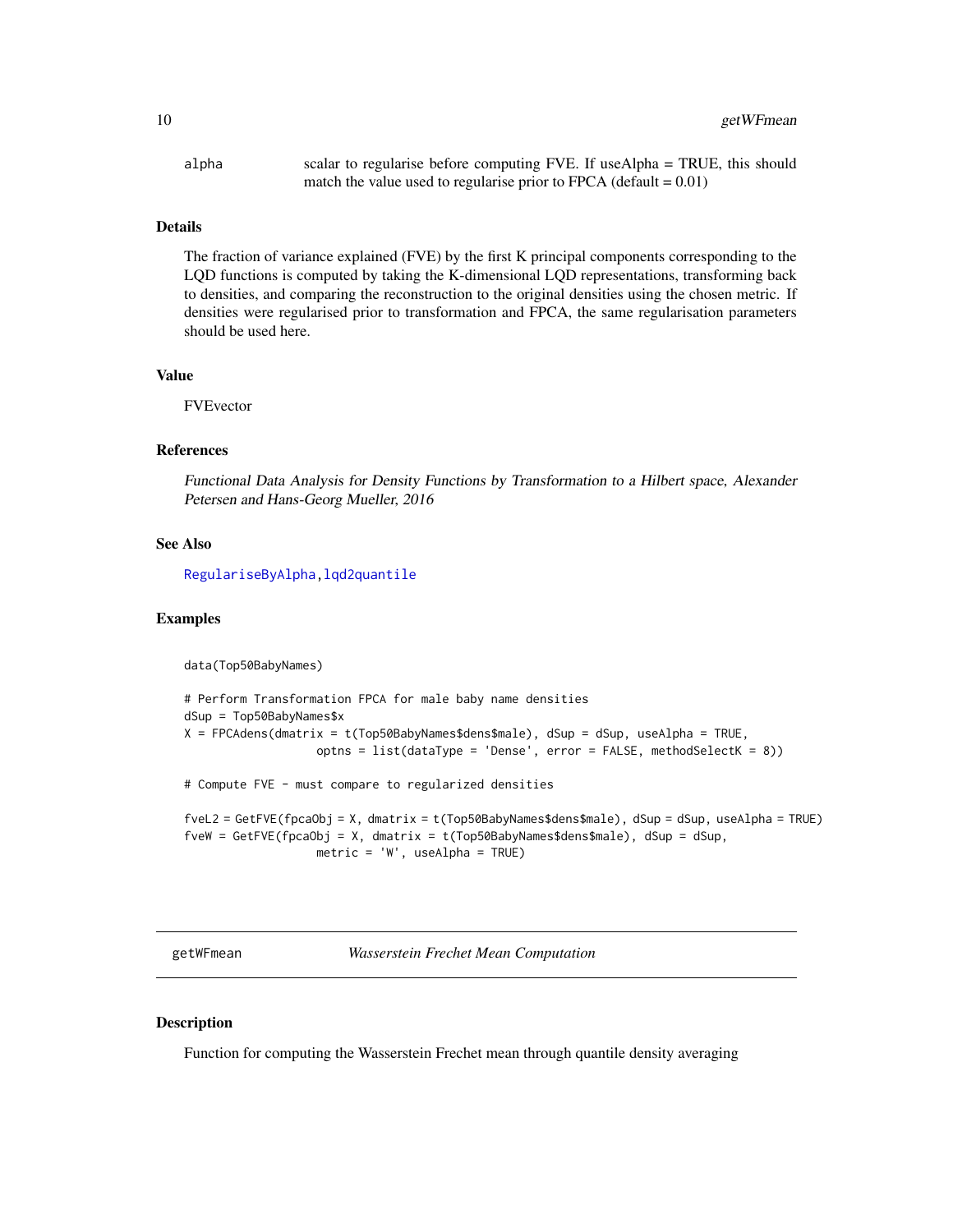# getWFmean 11

# Usage

```
getWFmean(
  dmatrix,
  dSup,
  N = length(dSup),
  qdSup = seq(0, 1, length.out = N),
  useAlpha = FALSE,
  alpha = 0.01\mathcal{L}
```
#### Arguments

| dmatrix  | matrix of density values on dSup - must be strictly positive and each row must<br>integrate to 1            |
|----------|-------------------------------------------------------------------------------------------------------------|
| dSup     | support (grid) for Density domain                                                                           |
| N        | desired number of points on a $[0,1]$ grid for quantile density functions; default<br>length(dSup)          |
| qdSup    | support for LO domain - must begin at 0 and end at 1; default $[0,1]$ with N-<br>equidistant support points |
| useAlpha | should regularisation be performed (default=FALSE)                                                          |
| alpha    | Scalar to regularise the supports with (default=0.01)                                                       |

# Value

wfmean the Wasserstein-Frechet mean density

# References

Functional Data Analysis for Density Functions by Transformation to a Hilbert space, Alexander Petersen and Hans-Georg Mueller, 2016

# Examples

```
x \leq -\text{seq}(0, 1, \text{length.out} = 101)# linear densities on (0, 1)
y \leftarrow t(sapply(seq(0.5, 1.5, length.out = 10), function(b) b + 2*(1 - b)*x))wfmean = getWFmean(y, x)# Plot WF mean with Euclidean Mean
matplot(x, t(y), ylab = 'Density', type = 'l', lty = 1, col = 'black')
lines(x, when, lwd = 2, col = 'red')lines(x, colMeans(y), lw = 2, col = 'blue')legend('topright', col = c('black', 'red', 'blue'), \nld = c(1, 2, 2),legend = c('Densities', 'WF Mean', 'Euclidean Mean'))
```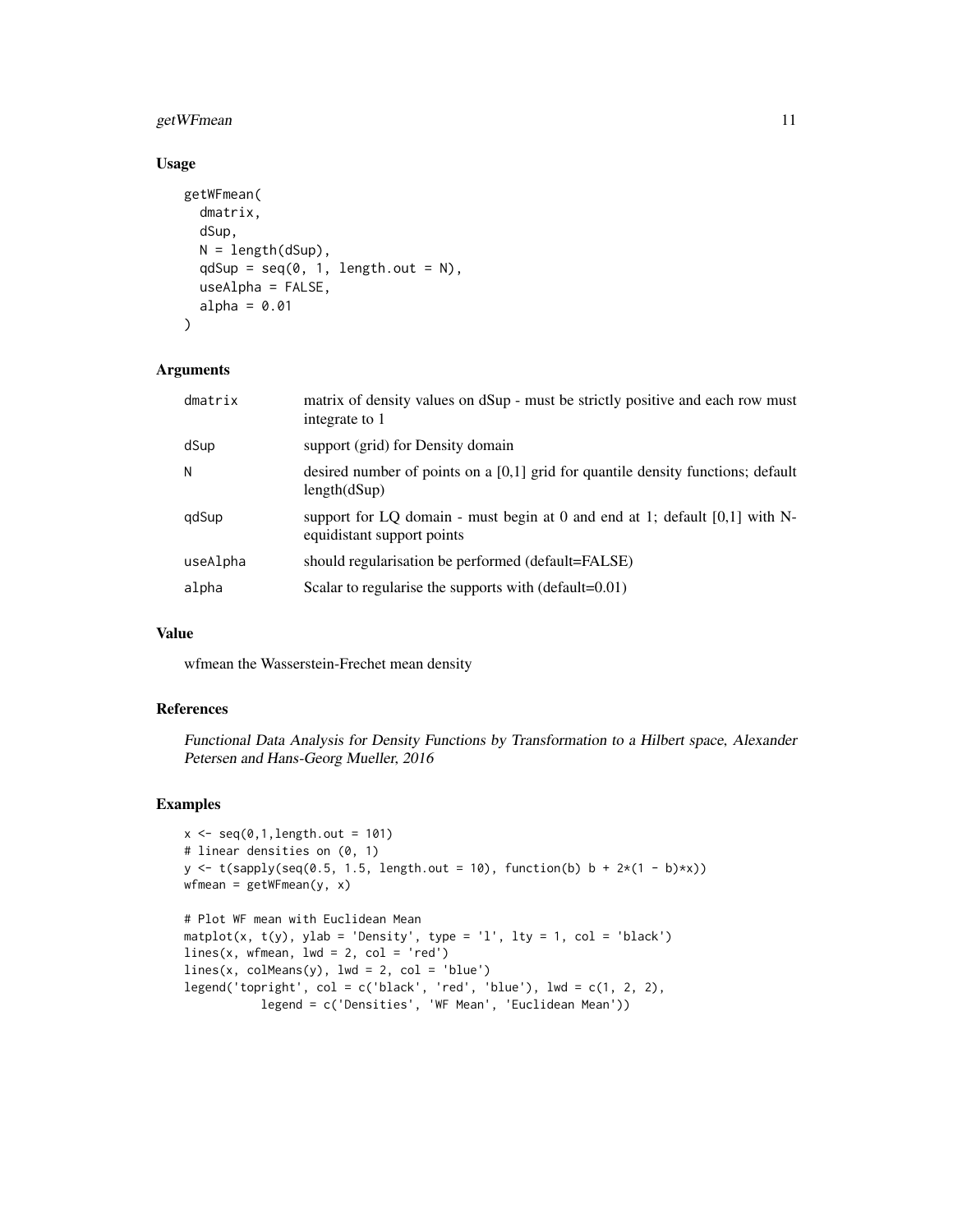<span id="page-11-1"></span><span id="page-11-0"></span>

### Description

Function for converting log quantile densities to densities

# Usage

```
lqd2dens(
  lqd,
  lqdsup = seq(0, 1, length.out = length(lqd)),dSup,
  useSplines = TRUE
)
```
# Arguments

| lqd        | log quantile density on lqdSup                                                       |
|------------|--------------------------------------------------------------------------------------|
| lgdSup     | support forldd domain - must begin at 0 and end at 1                                 |
| dSup       | support for Density domain - max and min values mark the boundary of the<br>support. |
| useSplines | fit spline to the lad when doing the numerical integration (default: TRUE)           |

# Value

dens density values on dSup

# References

Functional Data Analysis for Density Functions by Transformation to a Hilbert space, Alexander Petersen and Hans-Georg Mueller, 2016

# Examples

```
x \leftarrow \text{seq}(0, 2, \text{length.out } = 512)y.lqd \leftarrow rep(log(2), times = 512)y <- lqd2dens(dSup=x, lqd = y.lqd) # should equate # 1/2
```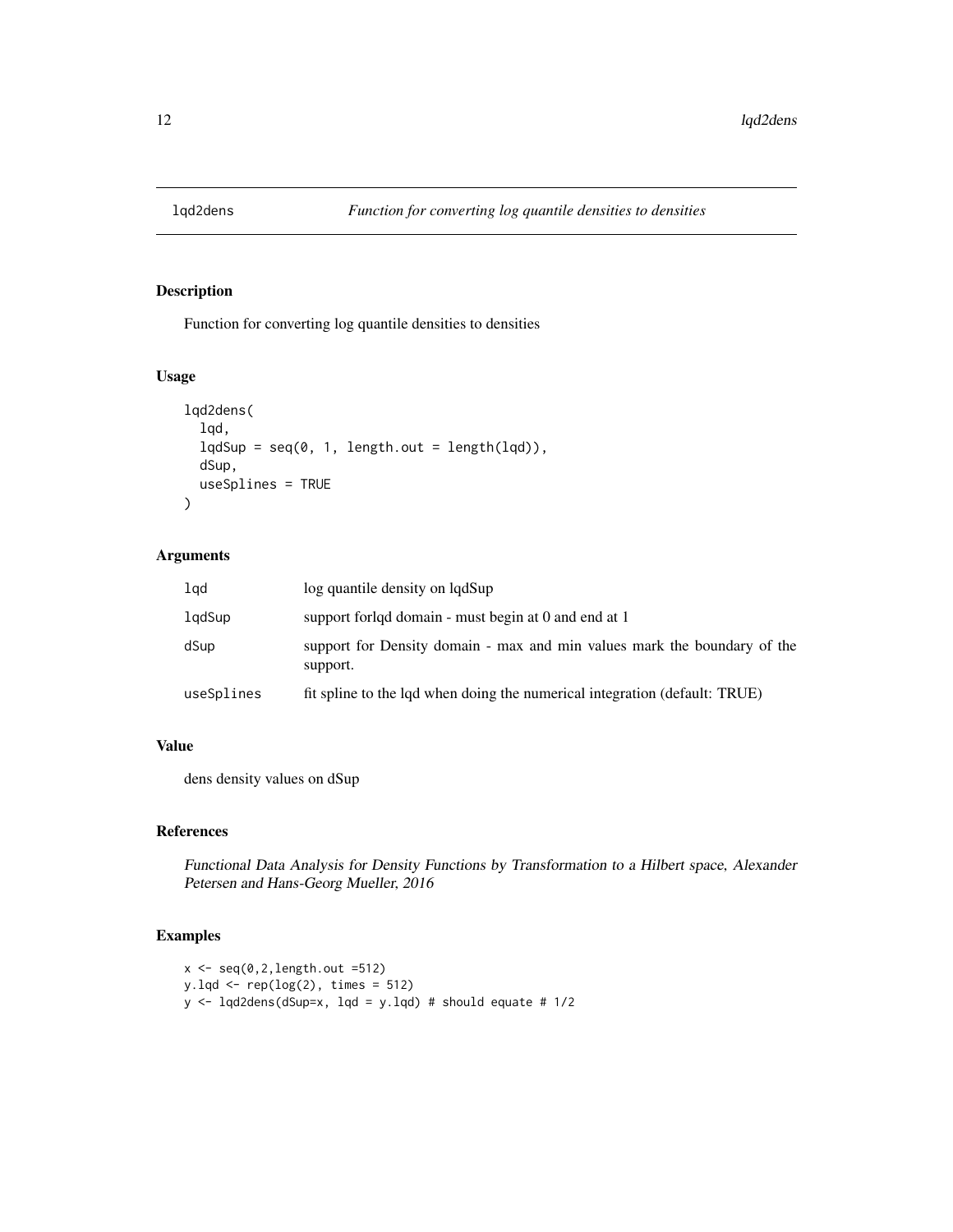<span id="page-12-1"></span><span id="page-12-0"></span>

# Description

Function for converting log quantile densities to quantile functions

#### Usage

```
lqd2quantile(
  lqd,
  lqdsup = seq(0, 1, length.out = length(lqd)),1b = 0,
  useSplines = TRUE
)
```
#### Arguments

| lgd        | log quantile density on lqdSup                                             |
|------------|----------------------------------------------------------------------------|
| lgdSup     | support for lgd domain - must begin at 0 and end at 1                      |
| lb         | lower bound of support for Density domain - default is 0.                  |
| useSplines | fit spline to the lad when doing the numerical integration (default: TRUE) |

# Value

quantile values on lqdSup

# References

Functional Data Analysis for Density Functions by Transformation to a Hilbert space, Alexander Petersen and Hans-Georg Mueller, 2016

#### Examples

```
x \leftarrow \text{seq}(1, 3, \text{length.out } = 512)y.lqd <- rep(log(2), times = 512)
y \leftarrow lqd2quantile(lqd = y.lqd, lb = 1) # should equate # seq(1, 3, length.out = 512)
```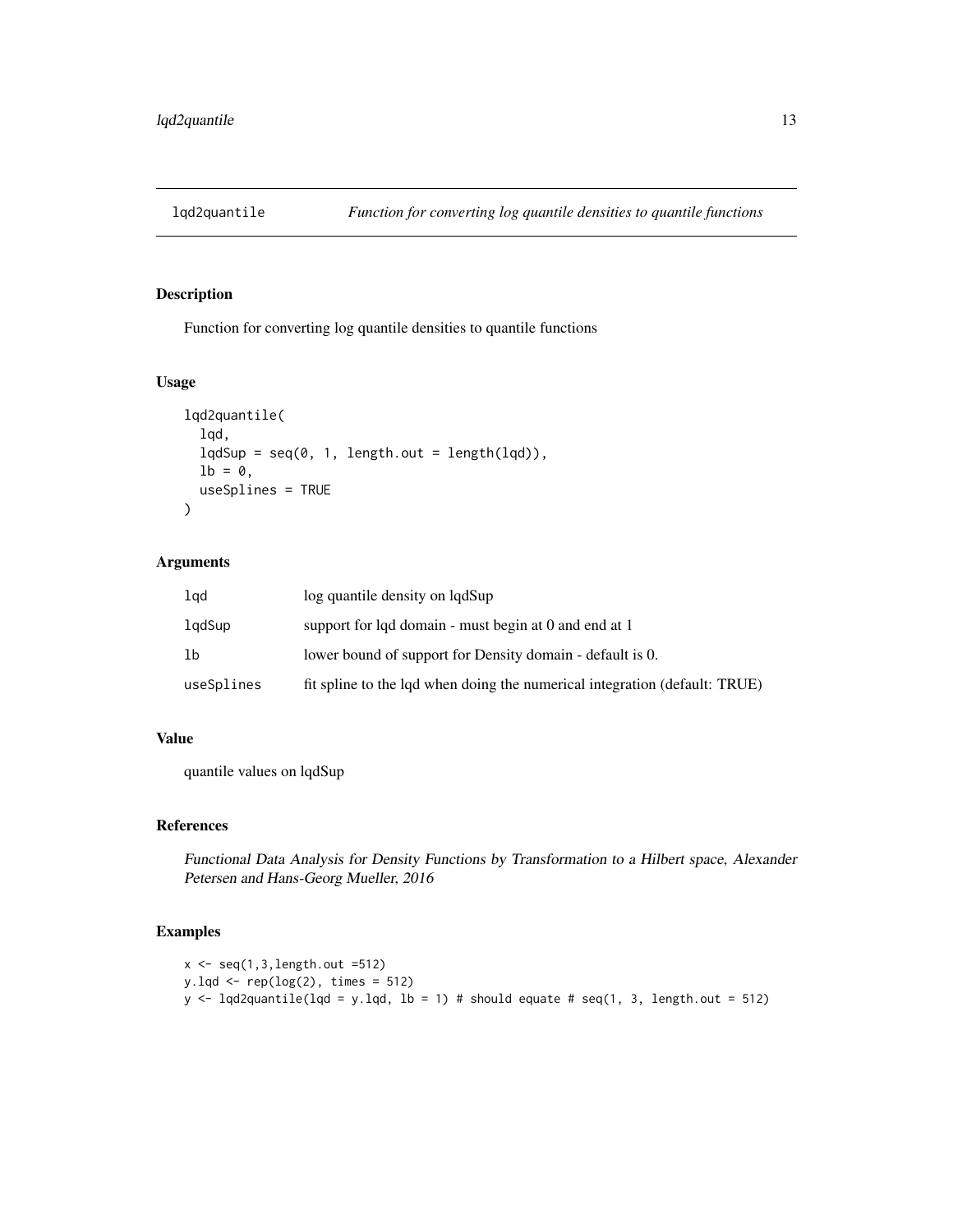<span id="page-13-0"></span>

# Description

See 'lqd2dens' and 'DeregulariseByAlpha' for more details. This function transforms the log quantile densities in 'qmatrix' to density functions, optionally followed by deregularisation.

# Usage

```
MakeDENsample(
  qmatrix,
  lqdSup = seq(0, 1, length.out = ncol(qmatrix)),dSup = seq(0, 1, length.out = ncol(qmatrix)),useAlpha = FALSE,
  alpha = \theta\mathcal{E}
```
# Arguments

| qmatrix  | Matrix holding the log quantile density values on $[0,1]$                                                                          |
|----------|------------------------------------------------------------------------------------------------------------------------------------|
| lgdSup   | Support grid for input log quantile densities (default = $seq(0, 1, length.out =$<br>ncol(qmatrix))                                |
| dSup     | Support grid for output densities (default = $seq(0, 1, length.out = ncol(qmatrix))$ )                                             |
| useAlpha | Logical indicator to deregularise the densities $(\text{default} = \text{FALSE})$                                                  |
| alpha    | Scalar to deregularise the density - where possible, this will be the minimum<br>value for the deregularised densities (default=0) |

# Value

list with the 'DEN' transformed data, and 'dSup' that matches the input argument.

# References

Functional Data Analysis for Density Functions by Transformation to a Hilbert space, Alexander Petersen and Hans-Georg Mueller, 2016

# See Also

[DeregulariseByAlpha,](#page-6-1)[lqd2dens](#page-11-1)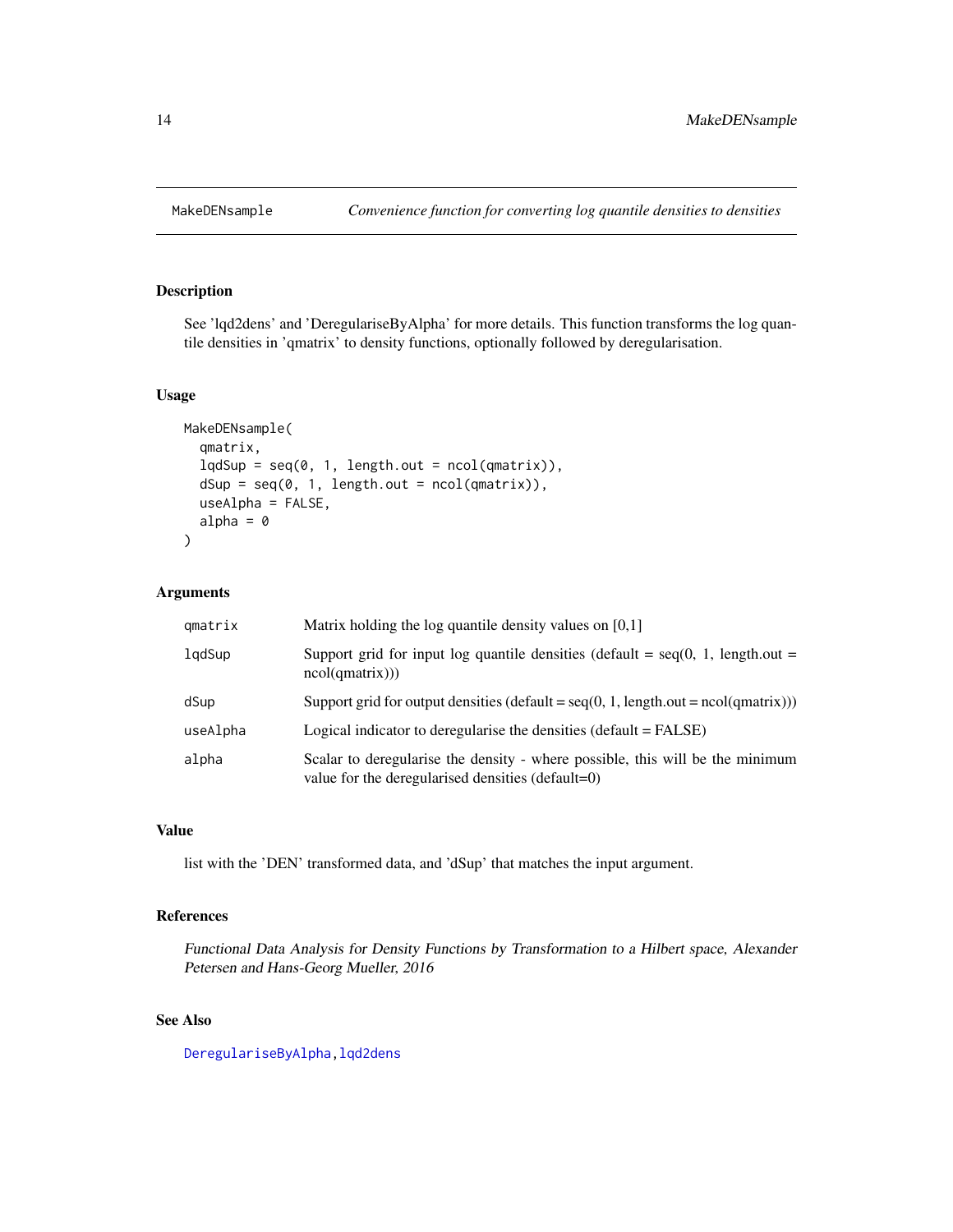# <span id="page-14-0"></span>MakeLQDsample 15

# Examples

```
x \leftarrow \text{seq}(0, 1, \text{length.out} = 101)# linear densities on (0, 1)
y \leftarrow t(sapply(seq(0.5, 1.5, length.out = 10), function(b) b + 2*(1 - b)*x))# Get LQDs
y.lqd = MakeLQDsample(dmatrix = y, dSup = x)maplot(y.lqd$lqdSup, t(y.lqd$LQD), ylab = 'LQD', type = 'l', lty = 1, col = 'black')# Get Densities Back
y.dens = MakeDENsample(y.lqd$LQD, lqdSup = x, dSup = x) # should equate to y above
# These should look the same
matplot(y.dens$dSup, t(y.dens$DEN), ylab = 'Density', type = 'l', lty = 1, col = 'blue')
matplot(x, t(y), ylab = 'Original Density', type = 'l', lty = 1, col = 'red')
```
<span id="page-14-1"></span>MakeLQDsample *Convenience function for converting densities to log-quantile densities*

#### Description

See 'dens2lqd' and 'RegulariseByAlpha' for more details. This function first (transforms the densities in 'dmatrix' to log quantile density functions, optionally followed by regularisation.

#### Usage

```
MakeLQDsample(
  dmatrix,
  dSup,
  lqdSup = seq(0, 1, length.out = length(dSup)),useAlpha = FALSE,
  alpha = 0.01)
```

| dmatrix  | Matrix holding the density values on dSup - all rows must be strictly positive<br>and integrate to 1 |
|----------|------------------------------------------------------------------------------------------------------|
| dSup     | Support (grid) for Density domain                                                                    |
| lqdSup   | Support grid for lqd domain (default = $seq(0, 1, length.out = length(dSup)))$ )                     |
| useAlpha | should regularisation be performed (default=FALSE)                                                   |
| alpha    | Scalar to regularise the supports with (default=0.01)                                                |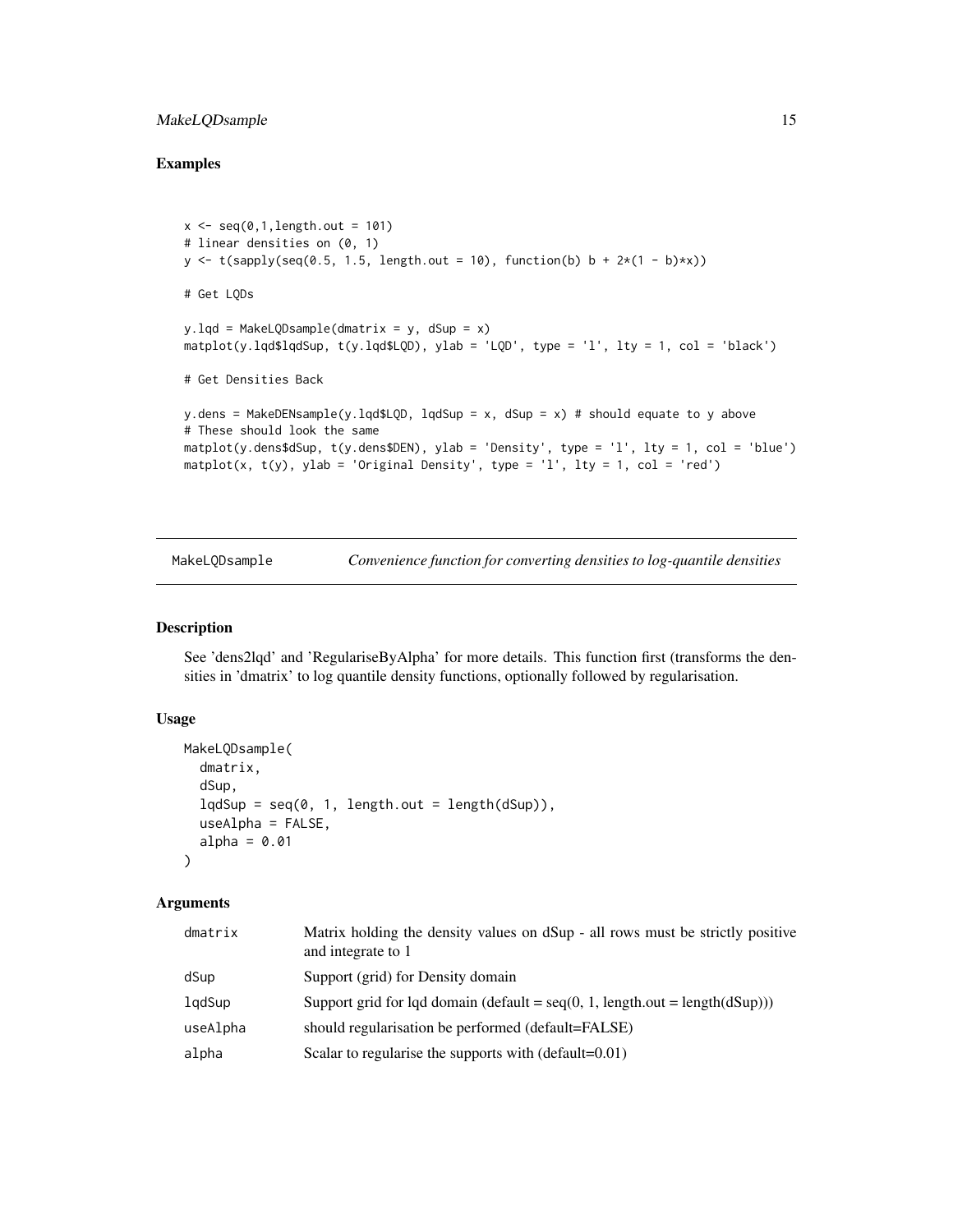#### Value

list with 'LQD', a matrix of log quantile density functions, and 'lqdSup' that matches the input argument

#### References

Functional Data Analysis for Density Functions by Transformation to a Hilbert space, Alexander Petersen and Hans-Georg Mueller, 2016

#### See Also

[RegulariseByAlpha](#page-17-1)[,dens2lqd](#page-3-1)

# Examples

```
x \leq -\text{seq}(0, 1, \text{length.out} = 101)# some log quantile densities on (0, 1)
y <- t(sapply(seq(0.5, 1.5, length.out = 10), function(b) -log(b^2 + 4*(1-b)*x)/2))
# Get densities
y.dens = MakeDENsample(qmatrix = y, lqdSup = x, dSup = x)$DEN
matplot(x, t(y.dens), ylab = 'Density', type = 'l', lty = 1, col = 'black')
# Get LQDs Back
y.lqd = MakeLQDsample(y.dens, lqdSup = x, dSup = x)
# These should match
matplot(y.lqd$lqdSup, t(y.lqd$LQD), ylab = 'LQD', type = 'l', lty = 1, col = 'blue')
matplot(x, t(y), ylab = 'LQD', type = 'l', lty = 1, col = 'red')
```
<span id="page-15-1"></span>normaliseDensities *Normalise Densities*

#### Description

Preprocessing function to ensure densities integrate to 1

#### Usage

```
normaliseDensities(dmatrix, dSup = 1:ncol(dmatrix))
```

| dmatrix | Matrix with rows representing distinct densities on dSup - all entries must be |
|---------|--------------------------------------------------------------------------------|
|         | nonnegative                                                                    |
| dSup    | Support (grid) for Density domain                                              |

<span id="page-15-0"></span>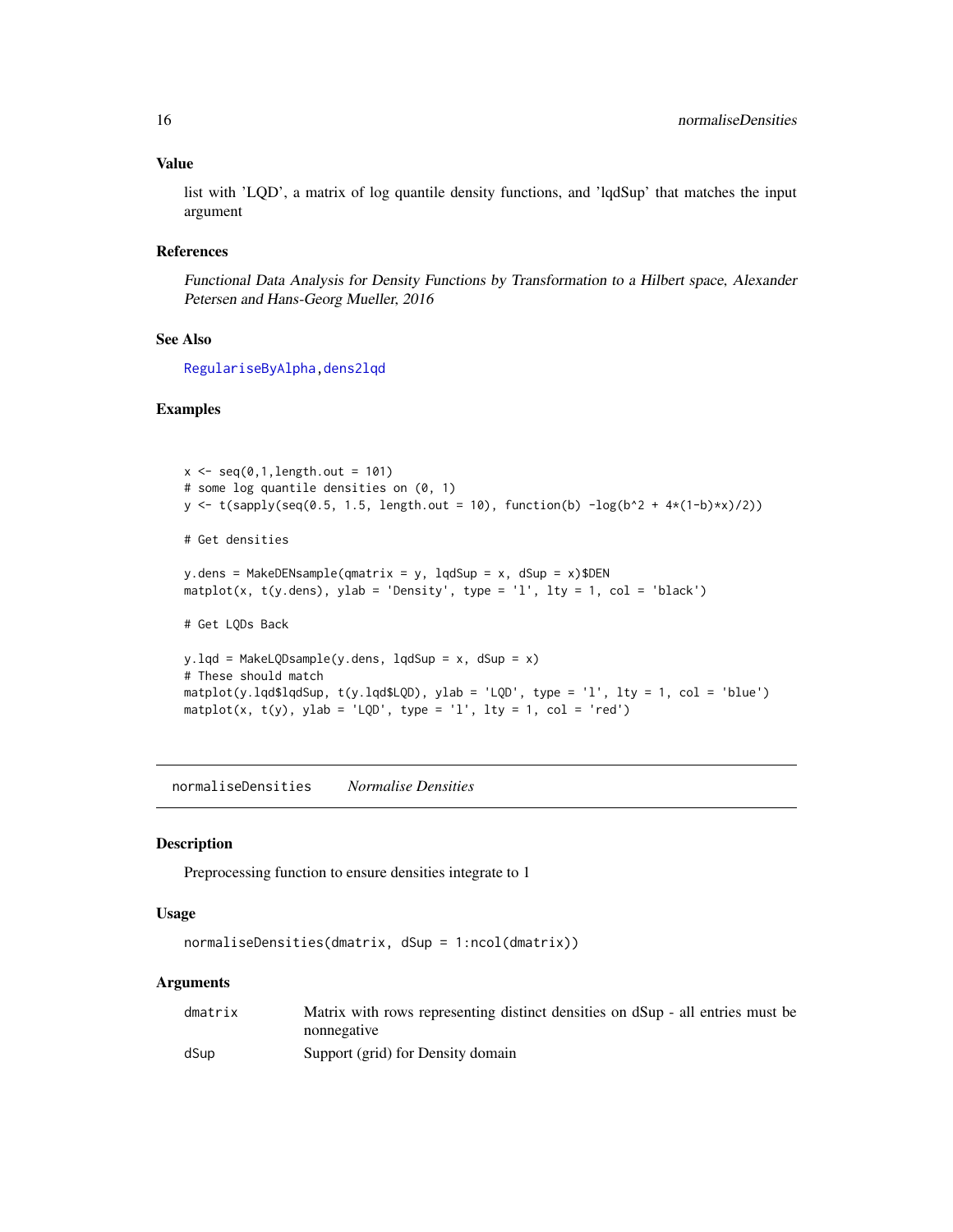#### <span id="page-16-0"></span>qd2dens and the control of the control of the control of the control of the control of the control of the control of the control of the control of the control of the control of the control of the control of the control of

# Details

Uses trapezoidal integration to normalise the densities to have integral 1

# Value

matrix 'dmatrix' consisting of rows of input of the same name that have been normalised to have integral 1

# References

Functional Data Analysis for Density Functions by Transformation to a Hilbert space, Alexander Petersen and Hans-Georg Mueller, 2016

#### Examples

## Normalise collection of truncated normal densities

```
mu \le - seq(-2, 2, by = 0.5)
dSup = seq(-3, 3, length.out = 101)y \leq t (sapply(mu, function(m) dnorm(x = dSup, mean = m)))
```

```
# Should return warnings about densities not integrating to 1
lqd = MakeLQDsample(dmatrix = y, dSup = dSup)
```

```
# Normalise and rerun without warning
dens <- normaliseDensities(dmatrix = y, dSup = dSup)
lqd = MakeLQDsample(dmatrix = dens, dSup = dSup)
```
qd2dens *Function for converting Quantile Densities to Densities*

#### Description

Function for converting Quantile Densities to Densities

#### Usage

```
qd2dens(
  qd,
  qdSup = seq(0, 1, length.out = length(qd)),dSup,
  useSplines = TRUE
)
```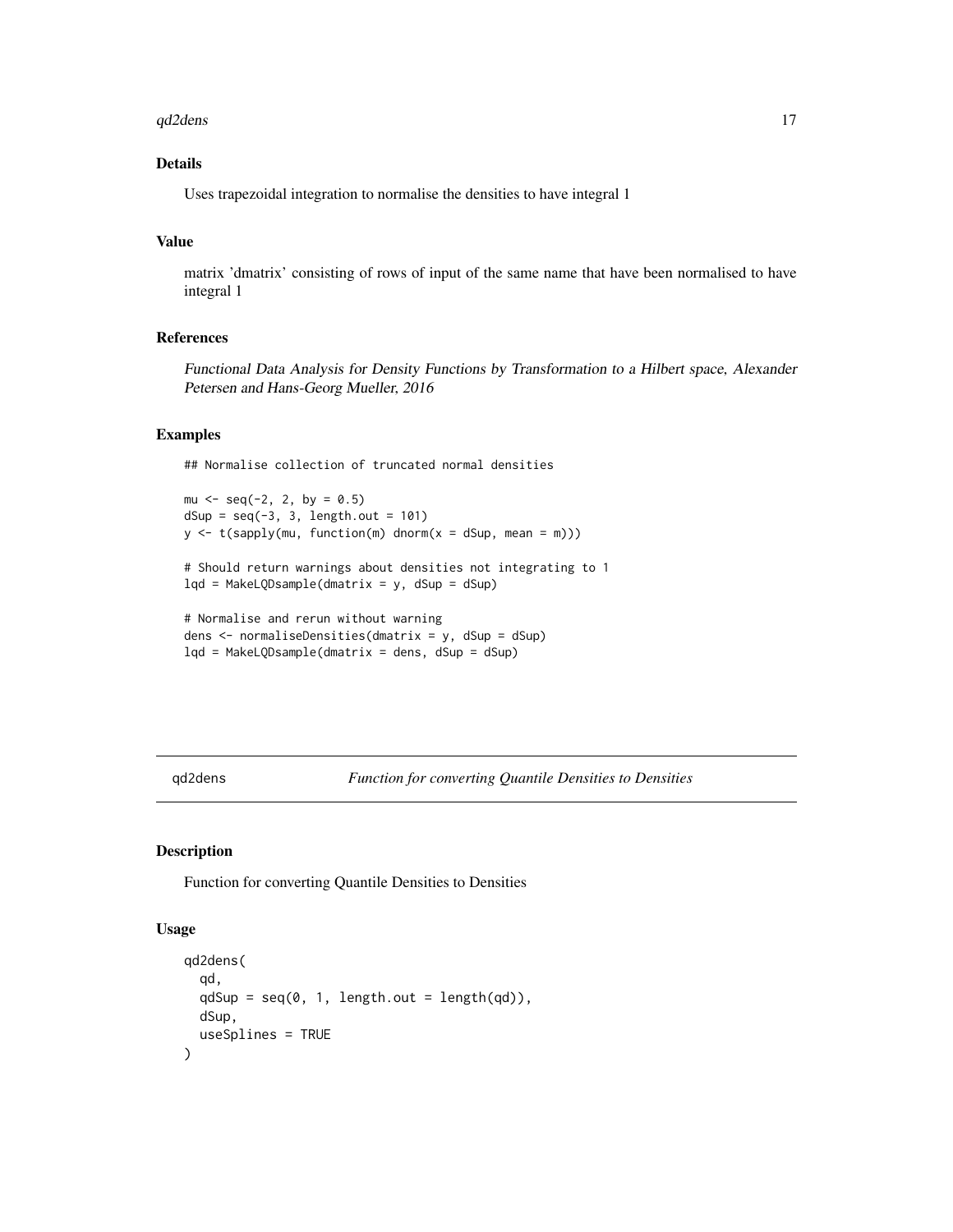# <span id="page-17-0"></span>Arguments

| qd         | quantile density on qdSup                                                                                            |
|------------|----------------------------------------------------------------------------------------------------------------------|
| qdSup      | support for quantile domain - must begin at 0 and end at 1 (default = $seq(0, 1, 1)$ )<br>$length.out = length(ad))$ |
| dSup       | support for Density domain - max and min values mark the boundary of the<br>support.                                 |
| useSplines | fit spline to the qd when doing the numerical integration (default: TRUE)                                            |

# Value

dens density values on dSup

#### References

Functional Data Analysis for Density Functions by Transformation to a Hilbert space, Alexander Petersen and Hans-Georg Mueller, 2016

# Examples

```
x \leftarrow \text{seq}(0,1,\text{length.out }=512)y \leftarrow \text{rep}(2, \text{length.out }=512)y.dens <- qd2dens(qd=y, qdSup = x, dSup = seq(0, 2, length.out = 512)) # should equate # 1/2
```
<span id="page-17-1"></span>RegulariseByAlpha *Function to regularise densities to have (larger) minimum value*

# Description

If possible, regularises the input density y to have minimum density value is alpha. See details.

#### Usage

```
RegulariseByAlpha(x, y, alpha = 0.01)
```

| $\mathbf{x}$ | support of the density                                                                                                                                                                       |
|--------------|----------------------------------------------------------------------------------------------------------------------------------------------------------------------------------------------|
| <b>V</b>     | values of the density                                                                                                                                                                        |
| alpha        | scalar to regularise with (default $= 0.01$ ) - this will be the minimum value of the<br>regularised density, unless $min(y) > alpha$ , in which case no regularisation will<br>be performed |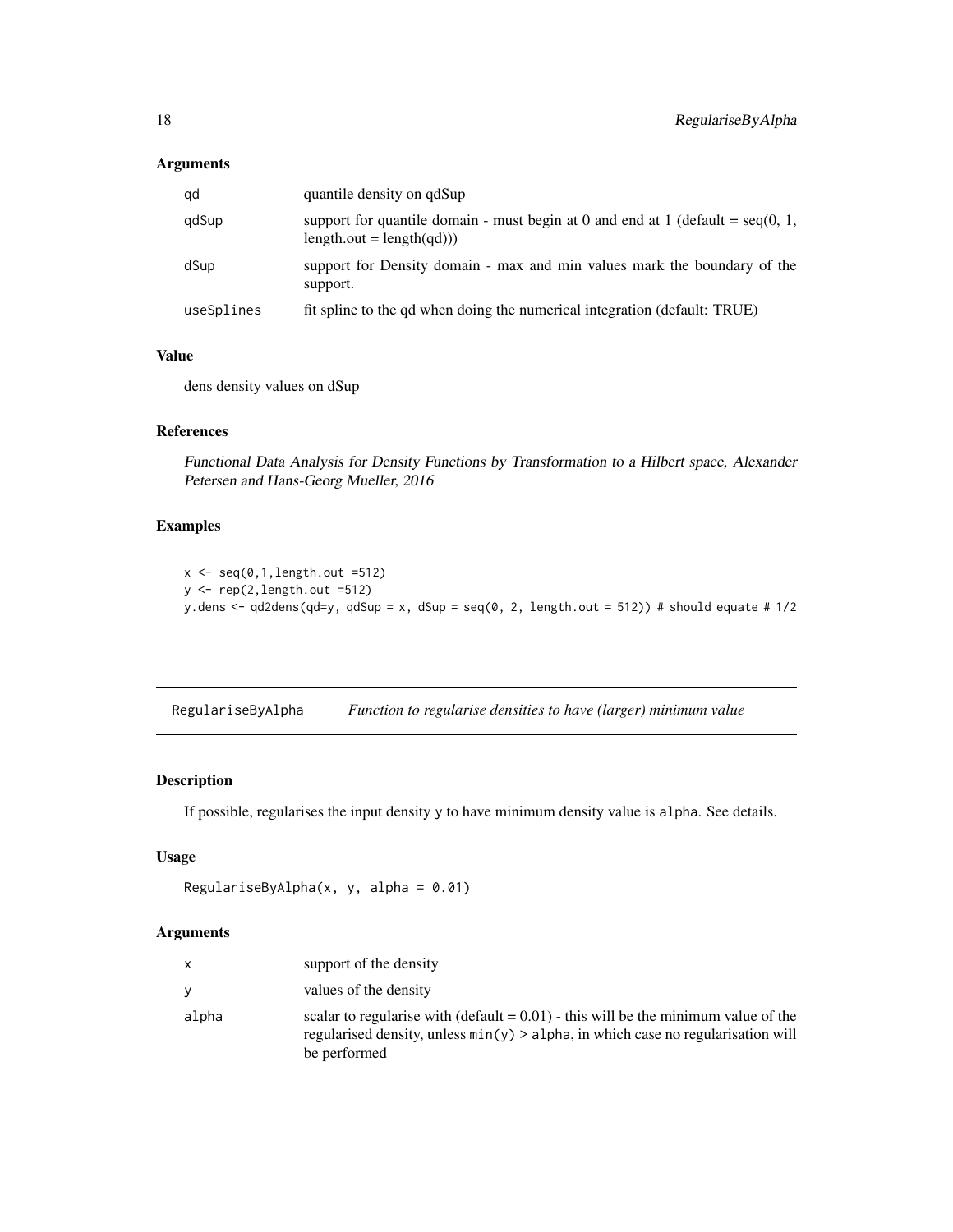# <span id="page-18-0"></span>Top50BabyNames 19

#### Details

If  $min(y)$  >= alpha or y is the uniform distribution, no regularisation is performed and y is returned. If alpha\*diff(range(x)) > 1, the regularisation is not possible and an error is thrown. Otherwise, the regularised density is computed by adding an appropriate constant gam y, followed by renormalisation to have integral 1.

#### Value

dens density values on x

#### See Also

[DeregulariseByAlpha,](#page-6-1)[normaliseDensities](#page-15-1)

#### Examples

 $x = seq(0, 1, length.out=122)$  $y = seq(0, 2, length.out=122)$  $z =$  RegulariseByAlpha(x=x, y=y, alpha = 0.1)

| Top50BabyNames | Baby name popularity densities for 50 male and 50 female names in |
|----------------|-------------------------------------------------------------------|
|                | the USA                                                           |

#### Description

Baby name popularity densities, obtained by smoothing year-to-year popularity indices from 1950 to 2016, after normalization to have integral equal to 1. The top 50 names, in absolute popularity, are included for each gender.

#### Format

A list with two variables

- x grid of years between 1950 and 2016, of length 67.
- dens list of length two, corresponding to male (dens\$male) and female(dens\$female) names. Each is a 67-by-50 matrix of density estimates, where each column corresponds to a unique baby name given by the corresponding column name.

#### References

Data from the R package babynames, originally from the US Social Security Administration